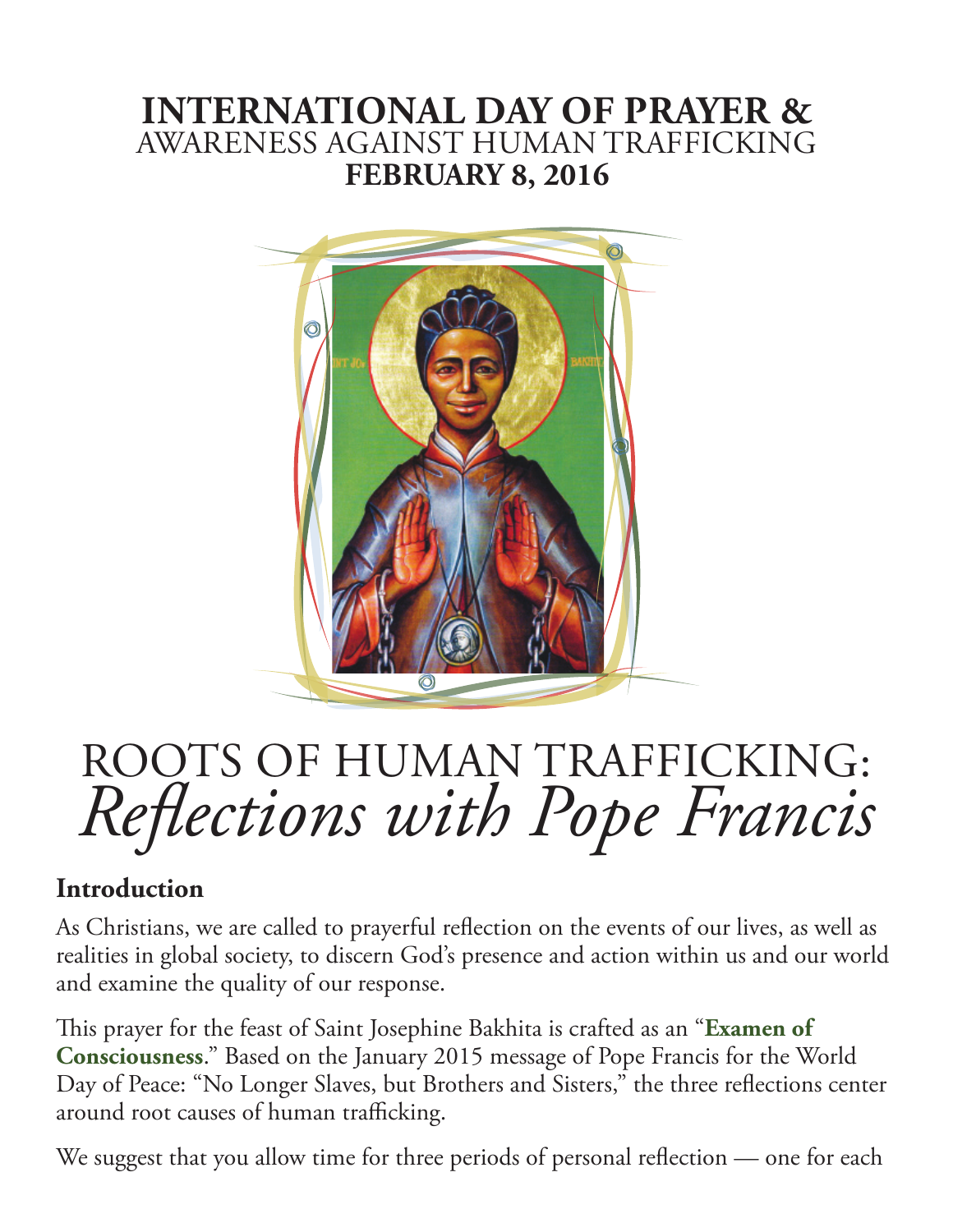section — then gather with others to share insights, calls to action, and prayer.



#### **Reflection One**

"Today, as in the past, slavery is rooted in a notion of the human person which allows him or her to be treated as an object. …Whether by coercion or deception, or by physical or psychological duress, human persons created in the image and likeness of God are deprived of their freedom, sold and reduced to being the property of others. They are treated as means to an end."

— Pope Francis, 2015 World Day of Peace Message

"How many times have we permitted a human being to be seen as an object, to be put on show in order to sell a product or to satisfy an immoral desire? The human person ought never to be sold or bought as if he or she were a commodity. Whoever uses human persons in this way and exploits them, even if indirectly, becomes an accomplice of injustice."

— Pope Francis, 2014 Message for the Lenten Fraternity Campaign in Brazil

- Recall a time when you felt treated as an object or you observed someone else being *"used." What feelings did that experience evoke in you? What response did you make?*
- Have you ever experienced yourself using another person as a means to an end?
- • *Where, in your culture, do you see other persons being objectified?*



#### **Reflection Two**

"Alongside this deeper cause — the rejection of another person's humanity there are other causes which help to explain contemporary forms of slavery. Among these, I think in the first place (is) poverty, underdevelopment and exclusion, especially when combined with a lack of access to education or scarce, even non-existent, employment opportunities. Not infrequently, the victims of human trafficking and slavery are people who look for a way out of a situation of extreme poverty….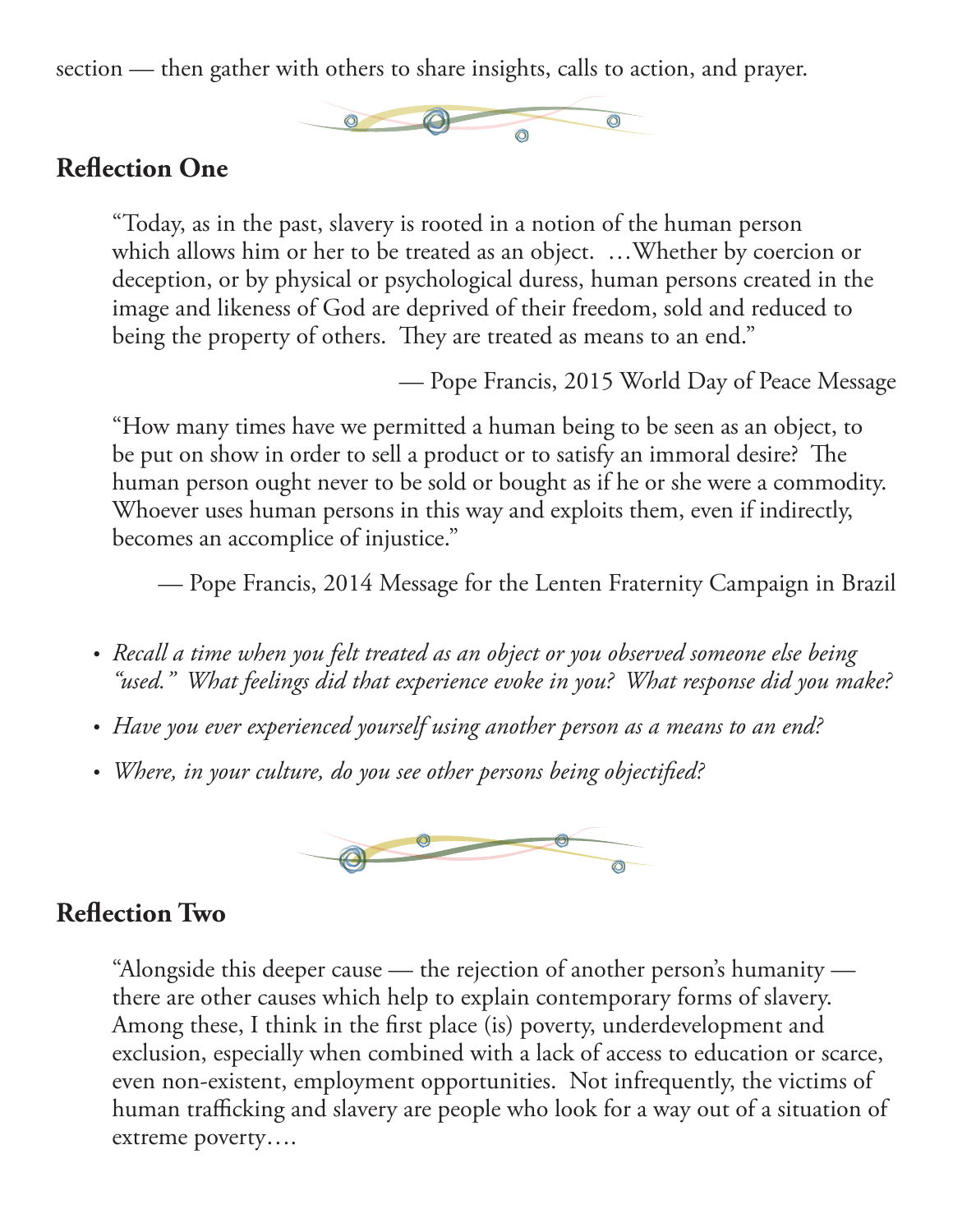Another cause of slavery is corruption on the part of people willing to do anything for financial gain. …This occurs when money, and not the human person, is at the centre of an economic system."

— Pope Francis, 2015 World Day of Peace Message

"If economic profit takes precedence over the individual and over humanity, we find a throw-away culture at work that considers humanity in itself, human beings, as a consumer good, which can be used and then thrown away."

- Pope Francis, 2014 Address to Participants in the World Meeting of Popular Movements
- How does an understanding of the deep roots of human trafficking shape the responses *we make?*
- Have you ever observed a tendency in yourself or others to value money or material *things more than the good of a human person? How did that observation affect you? What questions did it raise?*
- • *Where, in your society, do you see evidence of a throw-away culture at work? How do you actively resist messages of that culture?*



## **Reflection Three**

"I urgently appeal to all men and women of good will, and all those near or far, including the highest levels of civil institutions, who witness the scourge of contemporary slavery, not to become accomplices to this evil, not to turn away from the sufferings of our brothers and sisters, our fellow human beings, who are deprived of their freedom and dignity….

The globalization of indifference, which today burdens the lives of so many of our brothers and sisters, requires all of us to forge a new worldwide solidarity and fraternity capable of giving them new hope and helping them to advance with courage amid the problems of our time and the new horizons which they disclose and which God places in our hands."

— Pope Francis, 2015 World Day of Peace Message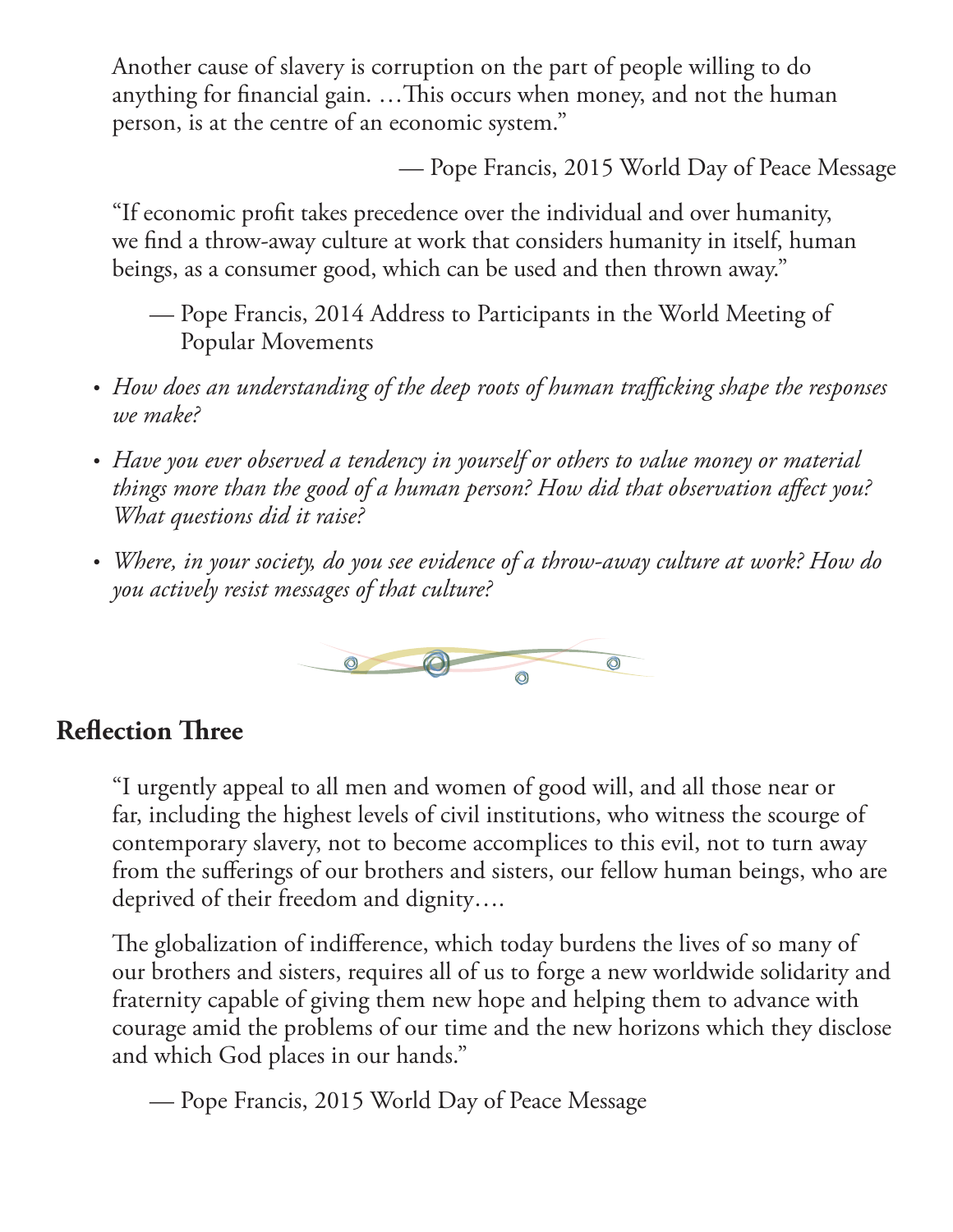- In what ways might we inadvertently become accomplices to the evil of human slavery *through our daily choices?*
- As you reflect over the past few weeks of your life, in what ways have you countered *the globalization of indifference and concretely expressed your solidarity with our burdened brothers and sisters?*



# **Communal Reflection and Discussion**

*Gather, using appropriate music if desired, and share insights, calls to action and intercessory prayer. Close with Nan C. Merrill's interpretation of* Psalm 72.

## **Closing Prayer: Psalm 72:1–14**

- Bring justice to the peoples, O Beloved, and your mercy to all generations!
- May the people be known for mercy, rendering justice to the poor!
- Let their spirits soar as the eagle, let joy abide in every heart!
- May we heed the cry of the poor the young and the old, helping to free all those in need, awakening the souls of oppressors!
- May we know oneness with You as long as the sun endures, as long as the stars shine, throughout all generations!
- May we acknowledge You in the rain falling on the fields, like showers that water the earth!
- In our day may justice flourish, and peace abound, throughout all the nations!
- May every heart open to your Love from sea to sea, from the River of Life out to the universe!
- May fears that paralyze the people rise up from the depths into Your Light!
- May the leaders of nations from all the Earth, listen to Love's Voice;